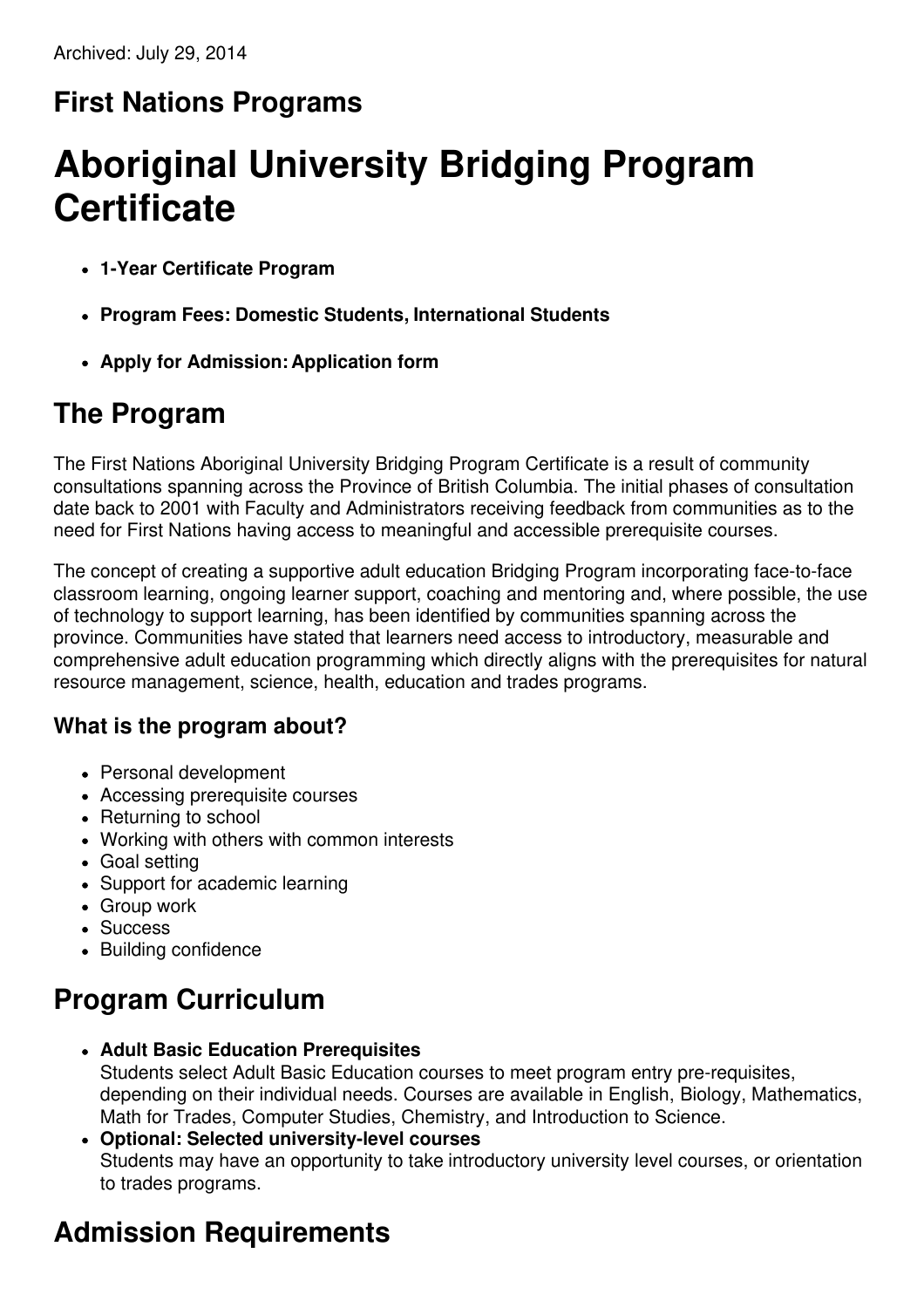The program is open to any Aboriginal student who is preparing for post-secondary education, and needs to upgrade through Adult Basic Education. Prerequisities must be met for courses selected, where applicable.

### **Requirements for Awarding the Certificate**

To be awarded the Certificate, the student must successfully complete the following:

- ILRP 100 (Indigenous Learning and Recognition Portfolio), and
- A minimum of 4 individually selected ABE courses;
- Completion of a documented and agreed upon individually selected program.

### **Start Date and Application Deadline**

The program starts in August of each year. Applications for admission are accepted at any time. Applicants are encouraged to apply for the program by April 30. For further information regarding program contacts check the Program Availability List.

### **Program Outline**

The program is individually designed, based on the needs and goals of each student. The following are sample program streams, for students bridging into Forestry, Practical Nursing, and Trades programs.

Bridging into many other programs, and other courses are available.

### **Example #1: Bridging into Forestry**

### **August**

• ILRP 100 - (Indigenous Learning and Recognition Portfolio)

#### **Fall Semester**

- ILRP 100 (Indigenous Learning and Recognition Portfolio)
- ENGL 047 (English-Advanced)
- SCIE 040 (Science and Technology)
- FRST 131 (Forest Botany)

#### **Spring Semester**

- ILRP 100 (Indigenous Learning and Recognition Portfolio)
- BIOL 047 (Biology 11 Advanced)
- MATH 045 (Principles of Math 11: Part I)
- FRST 162 (Fire Management)

#### **Intersession Semester**

- ENGL 067 (English-Provincial)
- MATH 046 (Principles of Math 11: Part II)

### **Example #2: Bridging into Practical Nursing**